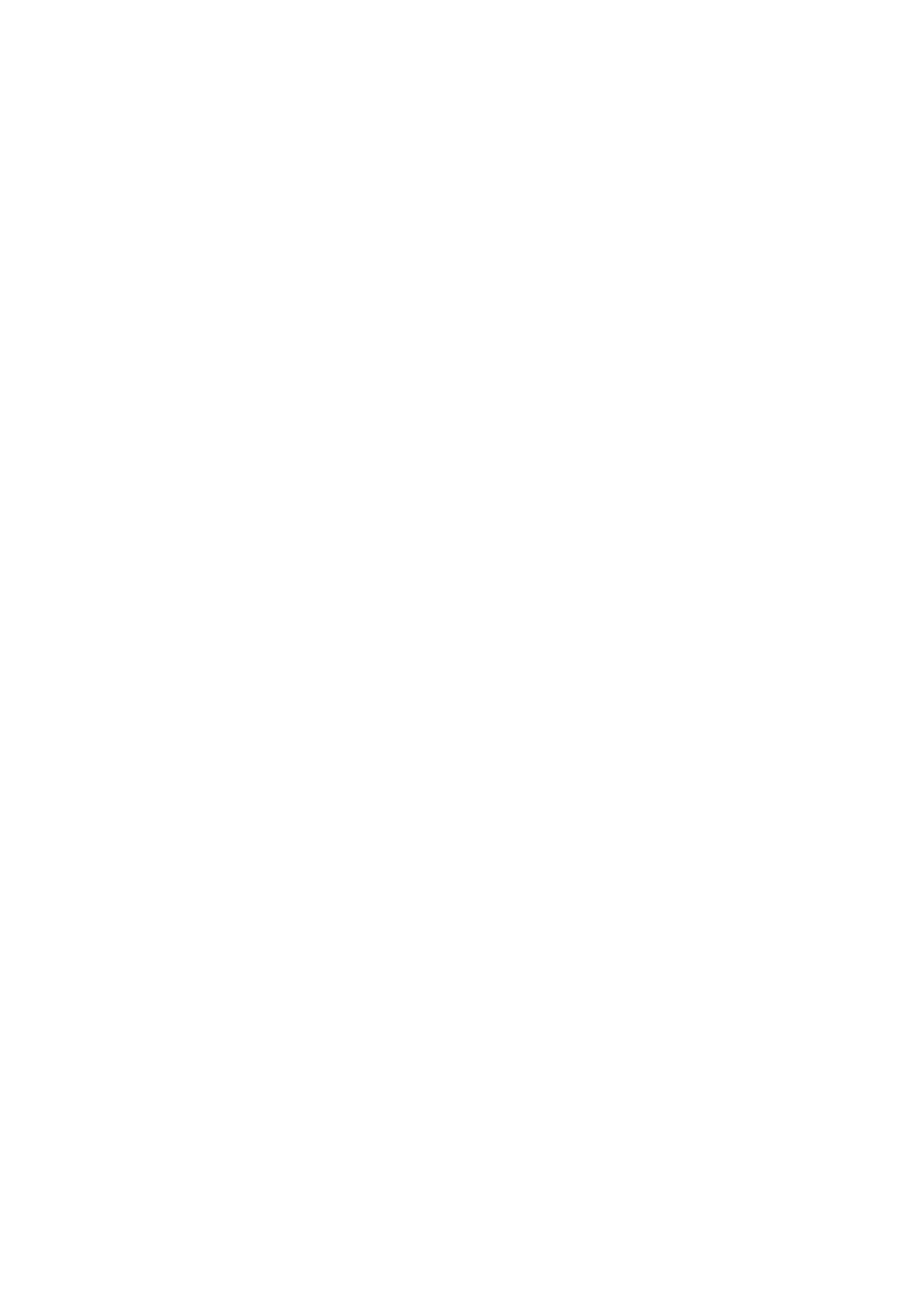### **TETRACHLOROETHYLENE**

#### **Part I – Environment**

#### CAS No: 127-18-4

#### EINECS No: 204-825-9

# **SUMMARY RISK ASSESSMENT REPORT**

*Final report, 2005*

#### United Kingdom

This document has been prepared by the UK rapporteur on behalf of the European Union. The scientific work on the environmental part was prepared by the Building Research Establishment Ltd (BRE), under contract to the rapporteur.

The distribution of this draft risk assessment report is the responsibility of the rapporteur. Anyone wishing to cite, quote or copy this report must obtain the permission of the rapporteur beforehand.

Contact point:

| Environment:  | <b>Environment Agency</b>                                                                                                                                        |
|---------------|------------------------------------------------------------------------------------------------------------------------------------------------------------------|
| Human Health: | Chemicals Assessment Unit<br>Isis House, Howbery Park<br>Wallingford<br>Oxfordshire<br><b>OX10 8BD</b><br>Health & Safety Executive<br>Industrial Chemicals Unit |
|               | Magdalen House<br><b>Stanley Precinct</b><br>Bootle, Merseyside<br>L <sub>20</sub> 3QZ                                                                           |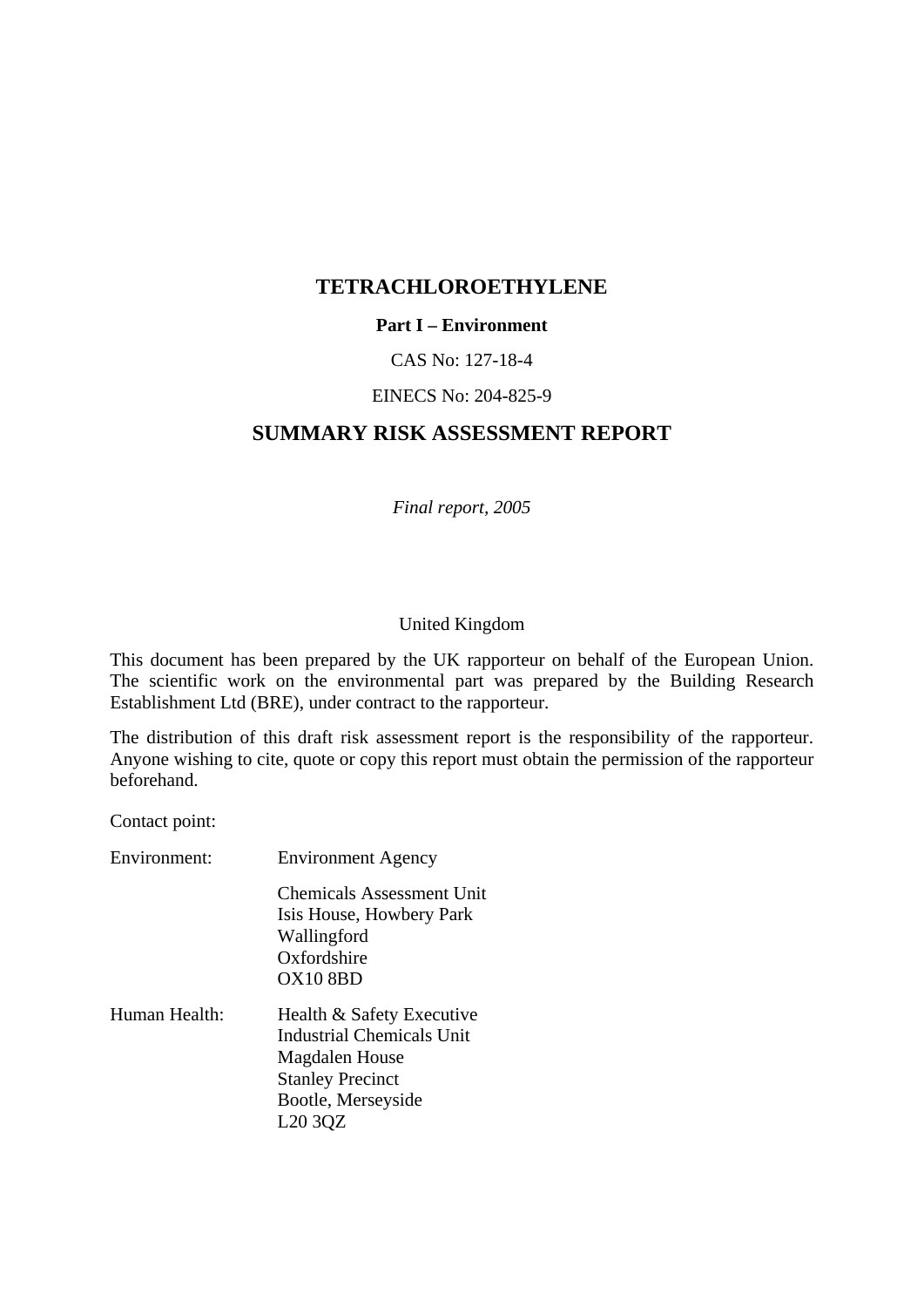| Date of Last Literature Search:                            | 2004 |
|------------------------------------------------------------|------|
| <b>Review of report by MS Technical Experts finalised:</b> | 2005 |
| <b>Final report:</b>                                       | 2005 |

**© European Communities, 2005**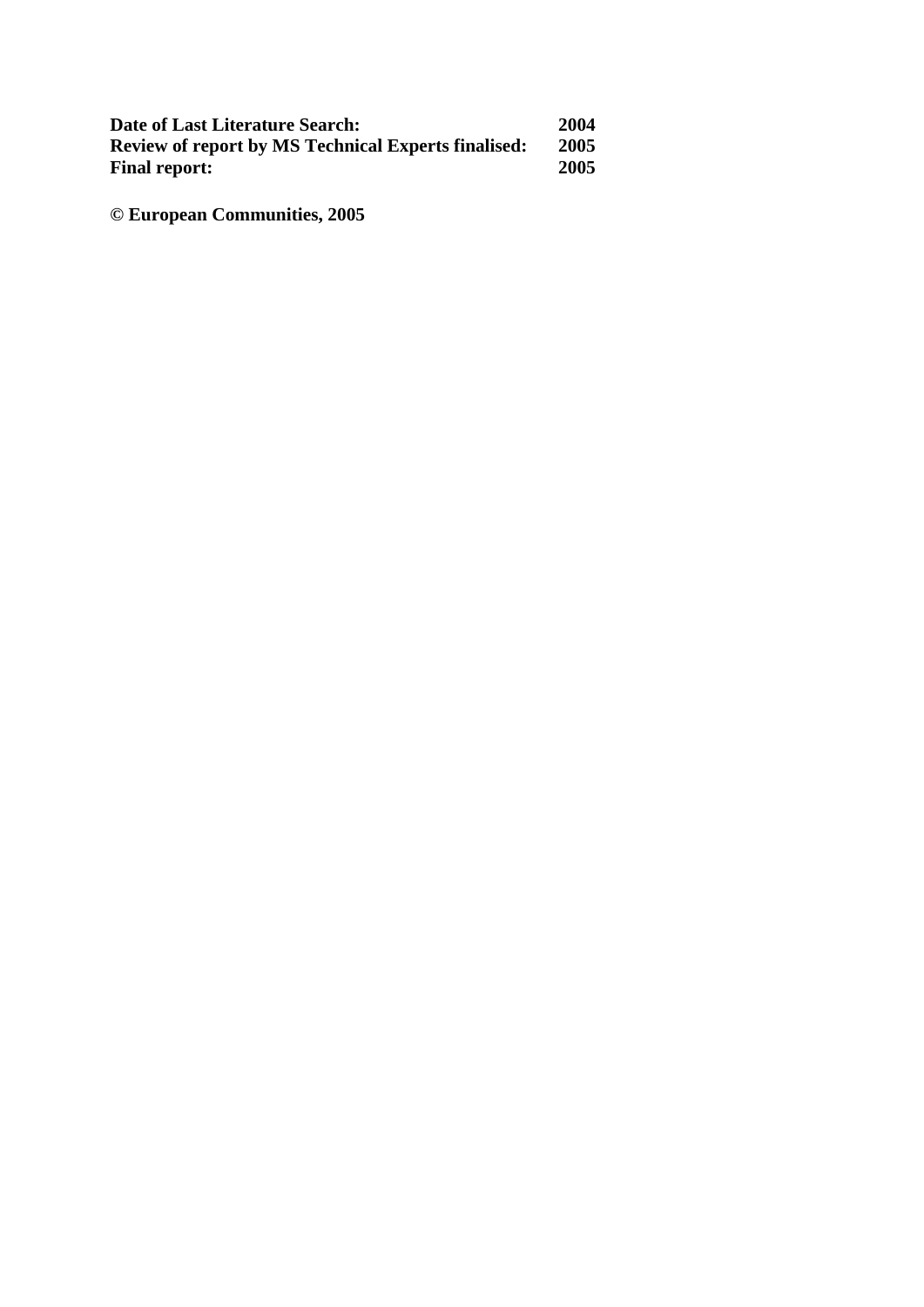# **PREFACE**

This report provides a summary, with conclusions, of the risk assessment report of the substance tetrachloroethylene that has been prepared by the United Kingdom in the context of Council Regulation (EEC) No. 793/93 on the evaluation and control of existing substances.

For detailed information on the risk assessment principles and procedures followed, the underlying data and the literature references the reader is referred to the comprehensive Final Risk Assessment Report (Final RAR) that can be obtained from the European Chemicals Bureau<sup>[1](#page-4-0)</sup>. The Final RAR should be used for citation purposes rather than this present Summary Report.

<u>.</u>

<span id="page-4-0"></span><sup>1</sup> European Chemicals Bureau – Existing Chemicals – http://ecb.jrc.it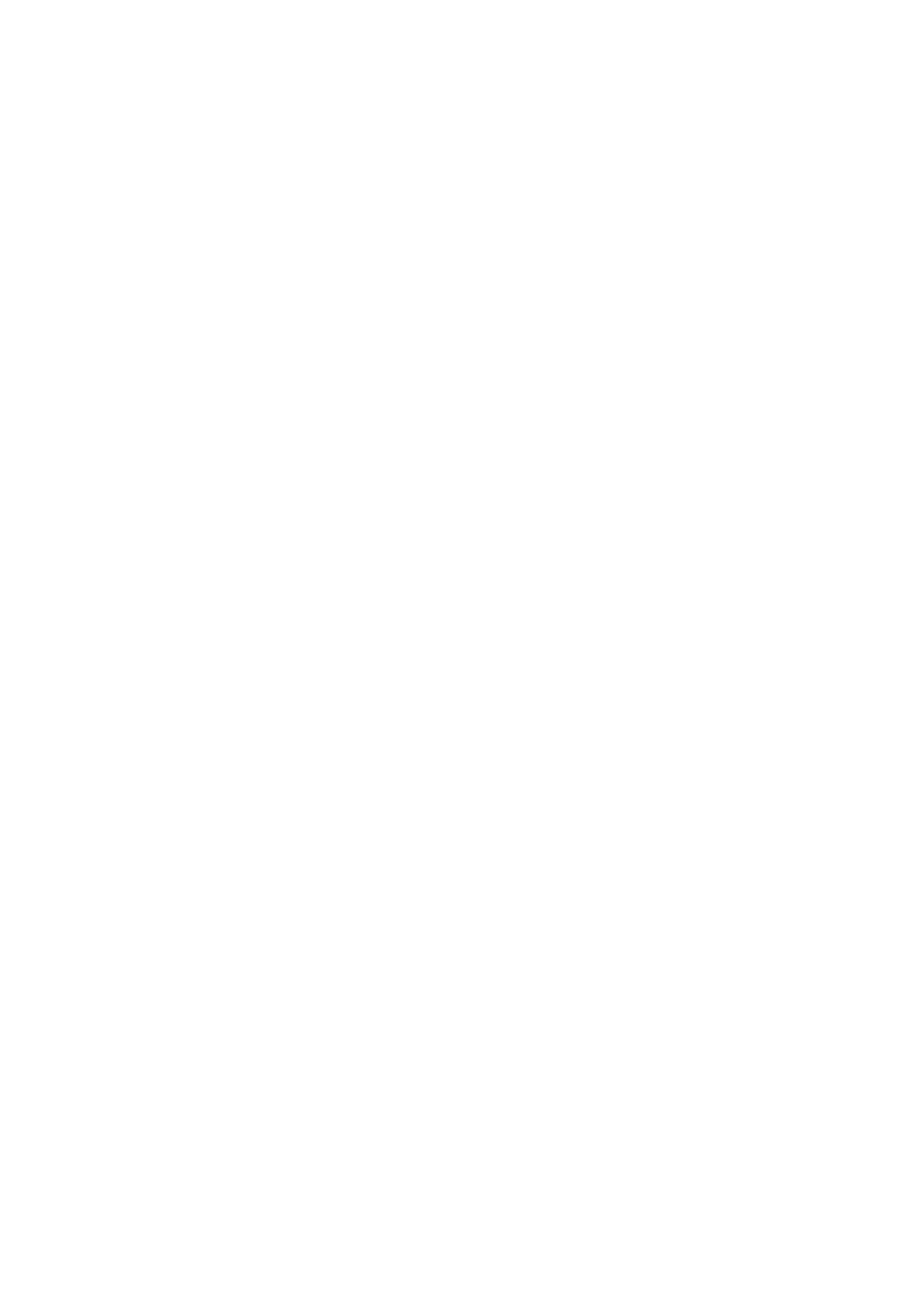# **CONTENTS**

| 1            |     |       | 3  |
|--------------|-----|-------|----|
|              |     |       | 3  |
|              |     |       | 3  |
|              | 1.3 |       | 3  |
|              |     |       | 4  |
| $\mathbf{2}$ |     |       | 5  |
|              |     |       | 5  |
|              |     |       | 5  |
| 3            |     |       | 6  |
|              |     |       | 6  |
|              |     | 3.1.1 | 6  |
|              |     | 3.1.2 | 6  |
|              |     |       | 6  |
|              | 3.2 |       | 7  |
|              |     |       | 9  |
|              |     | 3.3.1 | 9  |
|              |     |       | 9  |
|              |     |       | 9  |
|              |     |       | 10 |
|              |     |       | 11 |
| 5            |     |       | 12 |
|              |     |       | 12 |
|              |     |       | 12 |

# **TABLES**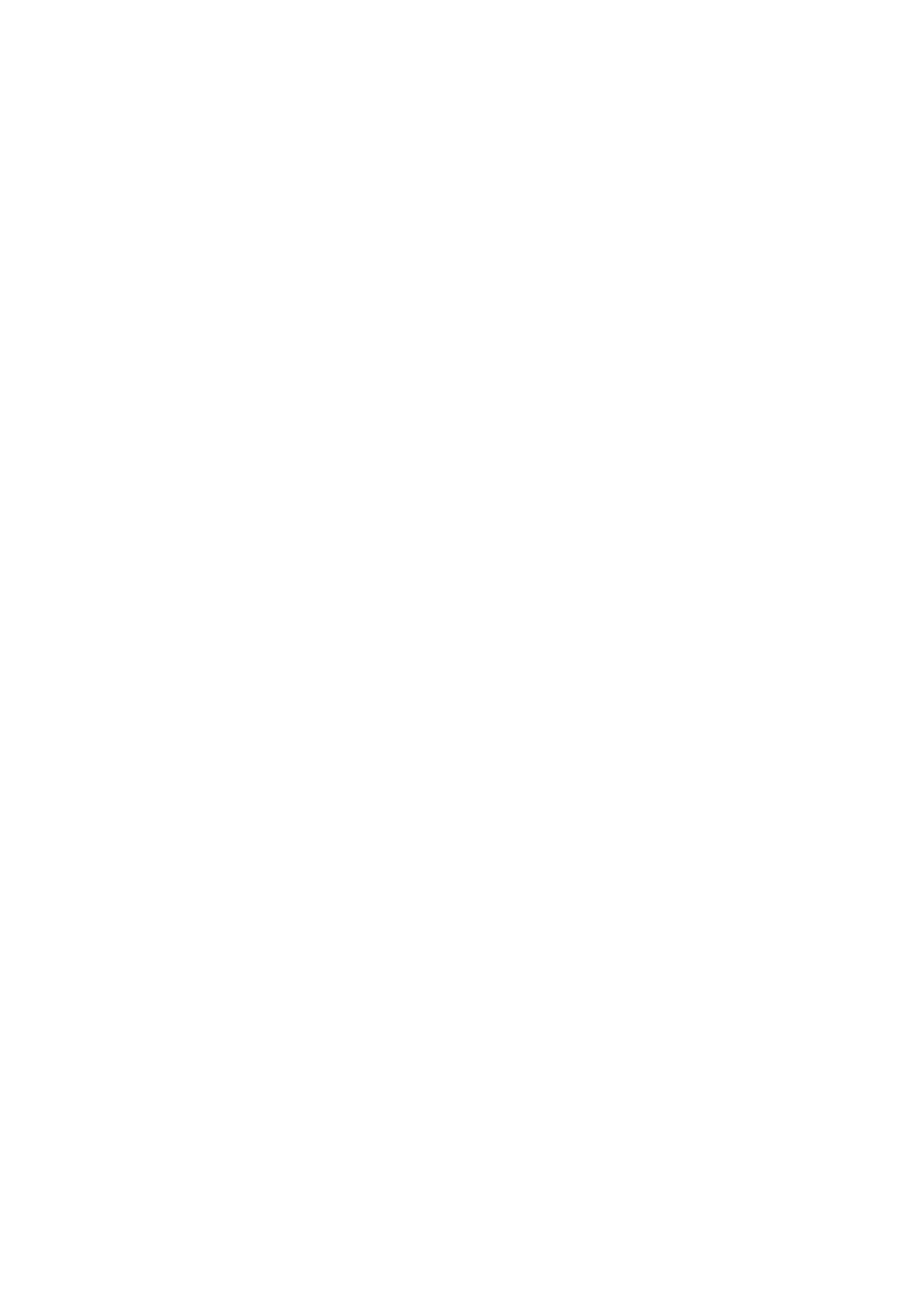# <span id="page-8-0"></span>**1 GENERAL SUBSTANCE INFORMATION**

#### **1.1 IDENTIFICATION OF THE SUBSTANCE**

| CAS No:             | $127 - 18 - 4$                                                     |
|---------------------|--------------------------------------------------------------------|
| <b>EINECS No:</b>   | 204-825-9                                                          |
| Annex 1 Entry:      | 602-028-00-4                                                       |
| <b>IUPAC</b> name:  | Tetrachloroethene                                                  |
| Synonyms:           | Tetrachloroethene is also known as tetrachloroethylene and         |
|                     | perchloroethylene and is commonly abbreviated to PCE or Perc. A    |
|                     | number of other synonyms and trade names are used, including:      |
|                     | 1,1,2,2-tetrachloroethylene, Ethylene tetrachloride,<br>$1,1,2,2-$ |
|                     | Tetrachloroethene, Ethene, tetrachloro-, Ethylene, tetrachloro-,   |
|                     | Perchloroethene, Per, Perstabil®, Ankilostin®, Didakene®,          |
|                     | Perclene®, Dowper®, Perklone®                                      |
| Molecular weight:   | 165.85                                                             |
| Molecular formula:  | $C_2Cl_4$                                                          |
| Structural formula: |                                                                    |
|                     |                                                                    |
|                     |                                                                    |

#### **1.2 PURITY/IMPURITIES, ADDITIVES**

Tetrachloroethylene as produced is >99% pure. Impurities that may be present include 1,1,1-trichloroethane, carbon tetrachloride, dichloromethane, trichloroethylene and water. Stabilisers may be added to tetrachloroethylene.

#### **1.3 PHYSICO-CHEMICAL PROPERTIES**

Tetrachloroethylene is a colourless liquid with an ethereal odour. The physico-chemical properties are summarised in **Table 1.1**.

| Property                                      | Value                                                                                 |
|-----------------------------------------------|---------------------------------------------------------------------------------------|
| Melting point                                 | $-22.0$ to $-22.7^{\circ}$ C                                                          |
| Boiling point:                                | $121.2^{\circ}$ C                                                                     |
| Relative density:                             | 1.623 at $20^{\circ}$ C                                                               |
| Vapour pressure:                              | 1.9 kPa at $20^{\circ}$ C                                                             |
| Octanol-water partition coefficient (log Kow) | 2.53                                                                                  |
| Water solubility:                             | $~149$ mg/l at 20 $^{\circ}$ C                                                        |
| Solubility in other solvents:                 | Miscible with alcohol, ether, chloroform and benzene.                                 |
| Flammability                                  | No flash point under experimental conditions.                                         |
| Explosive properties:                         | Not explosive.                                                                        |
| Oxidising properties:                         | Not considered as an oxidising agent but can oxidise<br>in presence of air and light. |

**Table 1.1** Summary of physico-chemical properties

3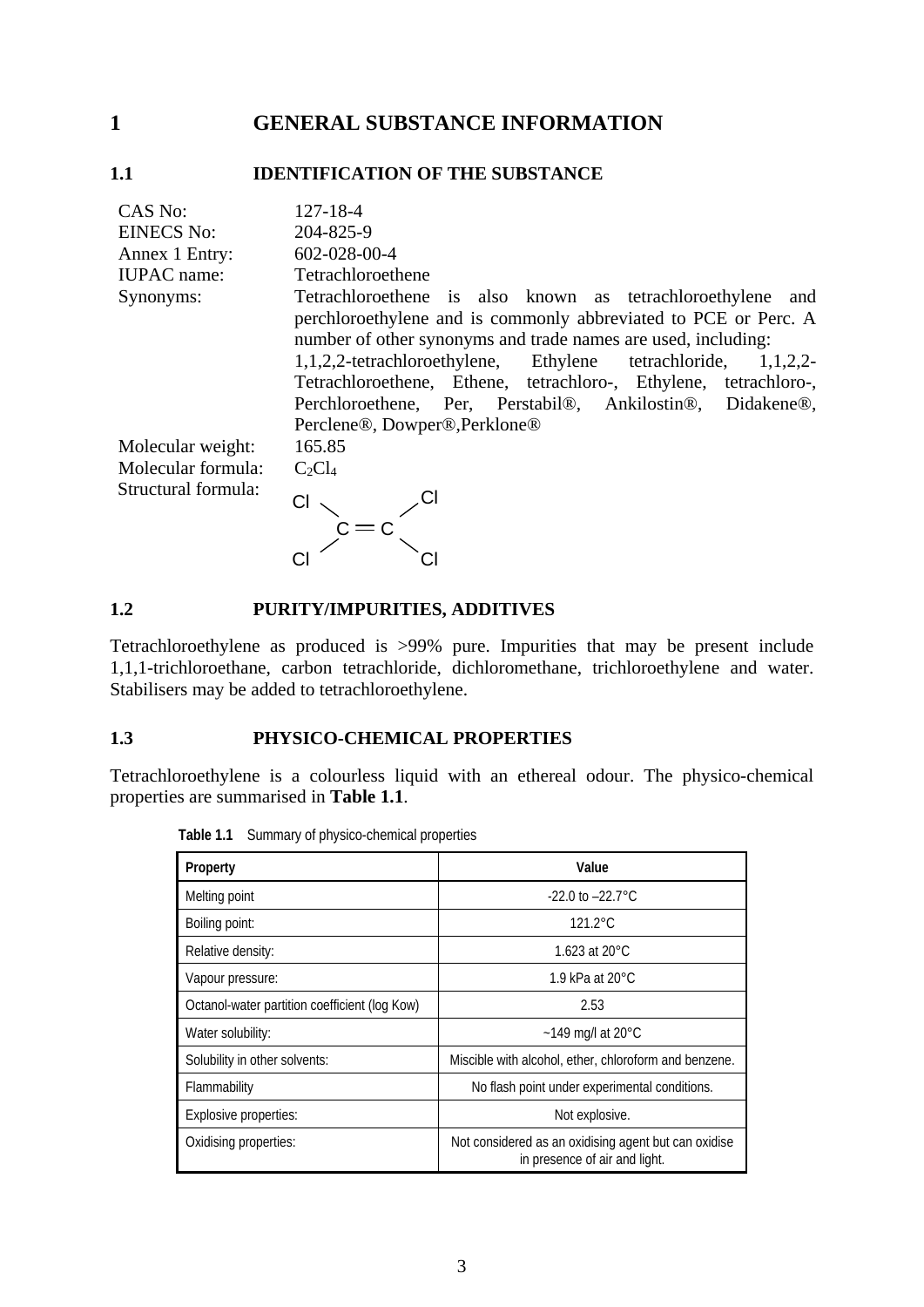#### <span id="page-9-0"></span>**1.4 CLASSIFICATION**

Current classification

The current EU classification is

- Carcinogen category 3; R40; N:R51/53
	- and the current labelling requirement is
- Xn; N; R40-51/53; S23-36/37-61
- Xn; R40 indicates "Limited evidence of a carcinogenic effect".
- N indicates "Dangerous for the Environment"
- R51 indicates "Toxic to aquatic organisms"
- R53 indicates "May cause long-term adverse effects in the aquatic environment"
- S<sub>23</sub> states "Do not breathe dust".
- S36/37 states "Wear suitable protective clothing and gloves".
- S61 states "Avoid release to the environment. Refer to special instructions/safety data sheet."

Carcinogen category 3 indicates a substance which causes concern for man owing to possible carcinogenic effects but in respect of which the available information is not adequate for making a satisfactory assessment. There is some evidence from appropriate animal studies, but this is insufficient to place the substance in category 2. This classification applies to both the pure compound and products containing  $\geq$ 1% of tetrachloroethylene.

#### Proposed classification

In addition to the above classification and labelling the following is proposed for human health:

- Xi: R38; R67
- Xi indicates "Irritant".
- R38 indicates "Irritating to skin".
- R67 indicates "Vapours may cause drowsiness and dizziness".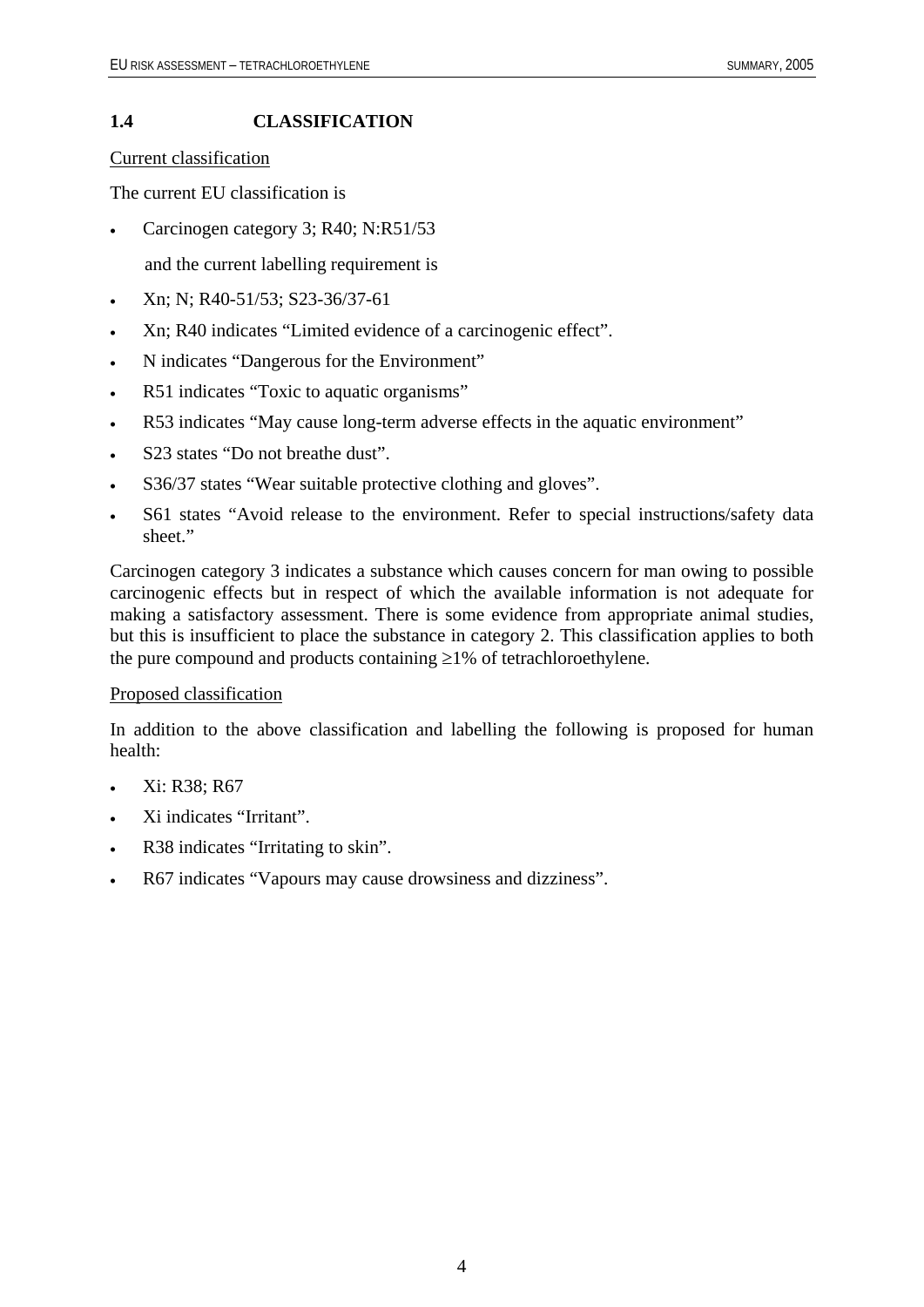# <span id="page-10-0"></span>**2 GENERAL INFORMATION ON EXPOSURE**

#### **2.1 PRODUCTION**

Tetrachloroethylene is produced by six manufacturers within the European Union (EU). In 1994 the total production of tetrachloroethylene was 164,000 tonnes. Of this amount 78,000 tonnes was sold for use within the EU, 56,000 tonnes were exported and the remainder used as a chemical intermediate within the chemical industry[2](#page-10-1).

Tetrachloroethylene is produced by oxychlorination, chlorination and/or dehydrochlorination reactions of hydrocarbons or chlorinated hydrocarbons. The most common methods of production are the chlorination of propylene and the oxychlorination of 1,2-dichloroethane. Production is carried out in closed systems limiting human and environmental exposure under normal operating conditions.

#### **2.2 USES**

1

The major uses of tetrachloroethylene are as a dry cleaning agent (62,400 tonnes/year), as a chemical intermediate (30,000 tonnes/year) and in metal cleaning (14,000 tonnes/year).

Tetrachloroethylene accounted for approximately 90% of the total solvent used within the dry cleaning industry in 1994. The total number of dry cleaning establishments in the EU is estimated at 60,000 units. Different types of equipment are employed in dry cleaning and include open circuit machines, open circuit machines fitted with filters and closed circuit machines.

The amount of tetrachloroethylene used within the EU has decreased in recent years. This reduction is attributed to the use of more efficient dry cleaning machines, improved recycling of tetrachloroethylene in the dry cleaning industry and better housekeeping. Use as a chemical intermediate has also declined due to restrictions on the end products.

<span id="page-10-1"></span><sup>&</sup>lt;sup>2</sup> By 2003, there were five manufacturers in an enlarged EU; production 127,000 tonnes, sales 53,000 tonnes, exports 46,000 tonnes (Personal communication (ECSA), 2005).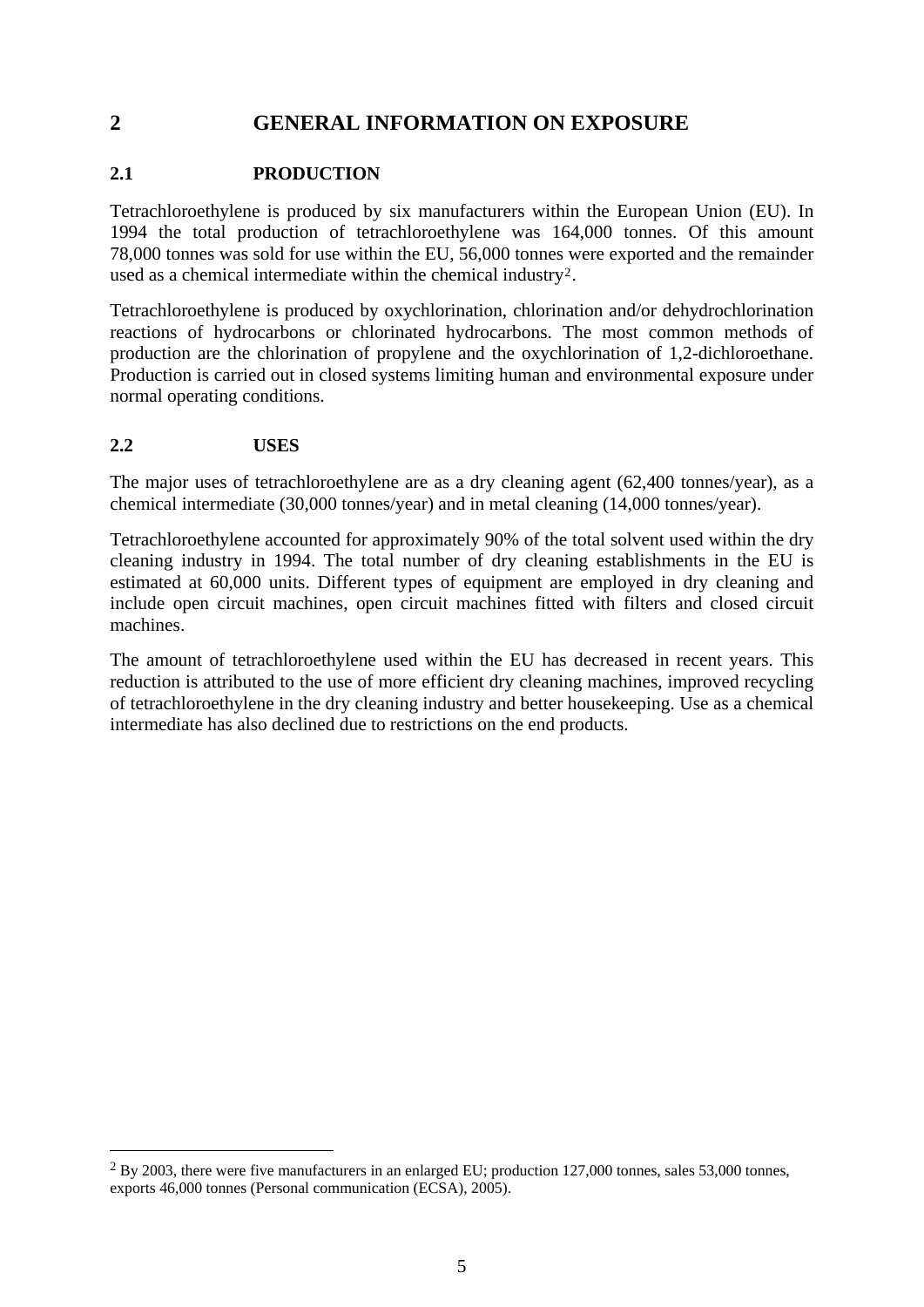# <span id="page-11-0"></span>**3 ENVIRONMENT**

## **3.1 ENVIRONMENTAL EXPOSURE**

#### **3.1.1 Environmental releases**

The assessment considers releases from the production of tetrachloroethylene, its use as an intermediate and in dry cleaning and metal cleaning. Emission estimates are based on specific information from industry where available and considered representative, together with default assumptions. The local emissions for each life cycle step are included in **Table 3.1**, together with the overall emissions on the regional and continental scales.

#### **3.1.2 Environmental fate**

Tetrachloroethylene may be released into the environment during its production and subsequent use. Emissions to air and water are the most important environmental routes of exposure.

On release to the atmosphere tetrachloroethylene reacts with a number of photochemical produced species in the troposphere. The major reactions occur with hydroxyl radicals (half-life for reaction 3.2 months) and chlorine radicals (half-life for reaction 6-12 months). During the photochemical degradation of tetrachloroethylene a number of products may be formed including phosgene, trichloroacetyl chloride and carbon tetrachloride. Trichloroacetyl chloride can further react in the atmosphere to form trichloroacetic acid. Tetrachloroethylene has the potential to dissolve in atmospheric water droplets and be deposited by rainout.

Tetrachloroethylene undergoes anaerobic biodegradation by a process of reductive dechlorination. The extent to which this occurs depends on the local conditions. Tetrachloroethylene does not appear to undergo aerobic biodegradation. Tetrachloroethylene may be removed from surface waters by photolysis and volatilisation, the major removal process being dependent upon the specific conditions. The amount of tetrachloroethylene adsorbed to soils is negligible; hence it is relatively mobile in groundwater in the absence of any removal process.

Tetrachlroethylene has a low potential for bioaccumulation based upon measured levels in fish (BCF 40-50) and Log Kow of 2.53. Highly fatty substances may adsorb tetrachloroethylene. Therefore foodstuffs exposed to atmospheric tetrachloroethylene may contain relatively high levels of tetrachloroethylene and be a route of indirect exposure of man via the environment.

#### **3.1.3 Environmental concentrations**

Predicted Environmental Concentrations (PECs) have been calculated for specific sites involved in the production of tetrachloroethylene and its use as an intermediate. For other uses a combination of specific information and default values has been used. Calculations were performed using the Technical Guidance document and EUSES. The PECs for air and water are summarised in **Table 3.1**.

For surface water measured concentrations are generally below 5 μg/l and the majority of these are below 1 μg/l. However, measurements made at contaminated sites and taken near point source releases are higher suggesting that significant releases of tetrachloroethylene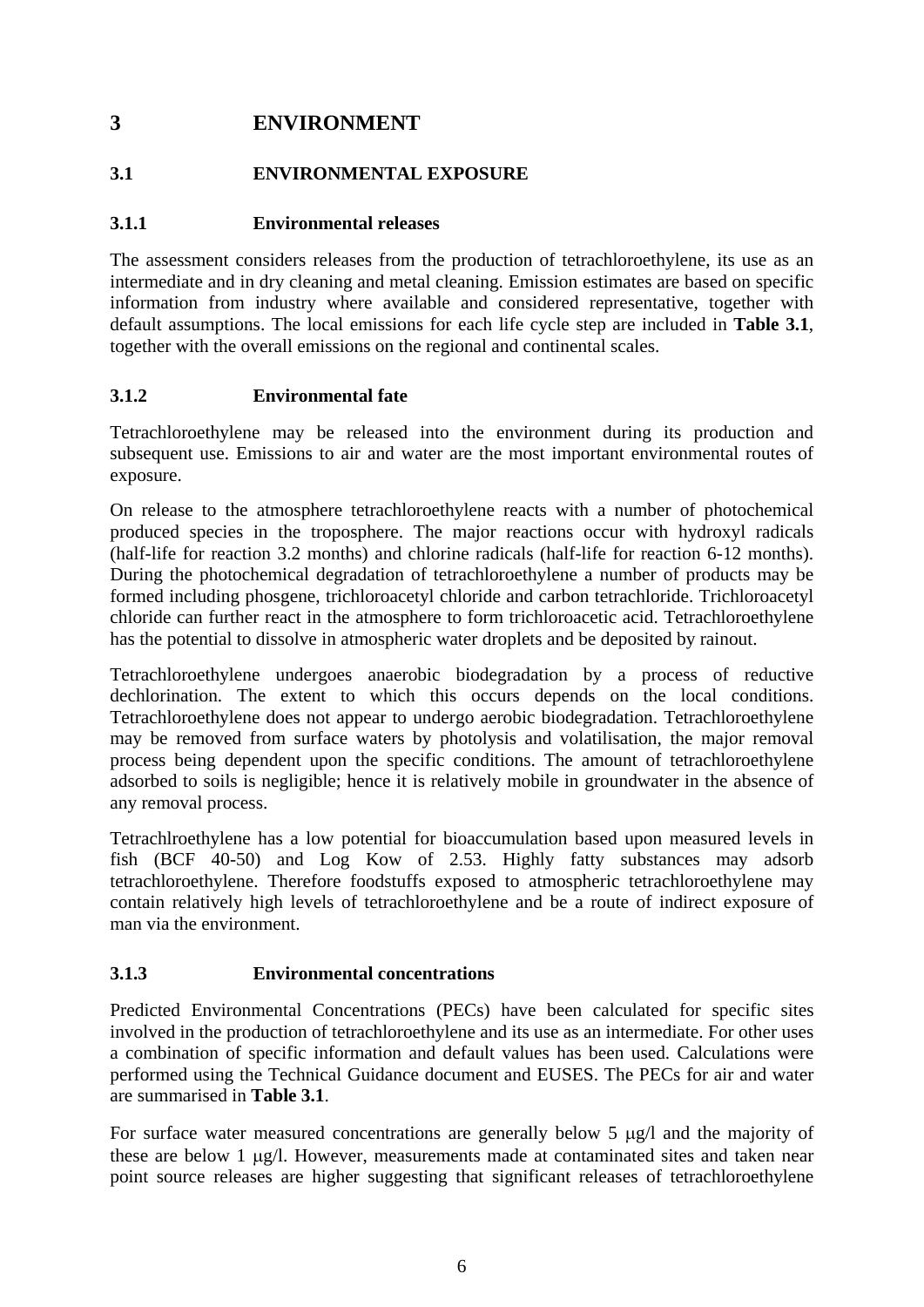<span id="page-12-0"></span>have occurred previously. Current data show levels in line with the PECs. Measurements of tetrachloroethylene in air are in line with the PECs for air. Most measured levels are below 0.01 mg/m<sup>3</sup> with the majority of these below 0.001 mg/m<sup>3</sup>.

|                                                  | Emission to<br>water (kg/day) | $PEC_{water}$<br>$(\mu g/l)$ | Emission to<br>air (kg/day) | $PEC_{air}$<br>$(\mu g/m^3)$ | <b>Notes</b>                                        |
|--------------------------------------------------|-------------------------------|------------------------------|-----------------------------|------------------------------|-----------------------------------------------------|
| Production and use as a<br>chemical intermediate | $0.02$ to $0.81$              | 0.011 to 9.1                 | 0.002 to 733                | $0.88 - 36$                  | Based upon site specific<br>data and default values |
| Dry cleaning                                     | $3 \cdot 10^{-3}$             | 0.02                         | 15.5                        | 4.4                          |                                                     |
| Metal cleaning                                   | 0.48                          | 1.6                          | 42                          | 7.7                          |                                                     |
| Regional                                         | 44                            | 0.011                        | 33,120                      | 0.88                         |                                                     |
| Continental                                      | 398                           | 0.0015                       | 149,488                     | 0.32                         |                                                     |

| Table 3.1 PECs for air and water for tetrachloroethylene |
|----------------------------------------------------------|
|                                                          |

1 Releases of tetrachloroethylene during dry cleaning will vary depending upon the type of system in use. The two most common types of machine are open-circuit machines in which the drying air is vented to atmosphere in the final drying stage and closed circuit machines where solvent vapours are recovered in the drying cycle. Releases from open circuit machines are generally higher and are used here as a reasonable worst case scenario.

2 Releases of tetrachloroethylene are calculated for a reasonable worst case scenario based upon current industry practice within the United Kingdom.

Direct releases to soil are unlikely to occur. Tetrachloroethylene levels in soil are therefore due to application of sewage sludge containing tetrachloroethylene or to aerial deposition. These are likely to be low due to the rapid loss of tetrachloroethylene from soil by volatilisation and negligible adsorption to soil. A worst case PEClocalsoil is calculated as  $3.9 \mu g/kg$  (wet weight).

Tetrachloroethylene has been measured in a range of biota and food products. The concentrations observed are due to exposure to tetrachloroethylene (via surface water for aquatic species, surface water and atmospheric deposition for plants and atmospheric emissions for foodstuffs) not accumulation in the food chain. The daily human dose due to indirect exposure to tetrachloroethylene via the environment is calculated as 1,443 μg/kg bw/day for people living near dry cleaners, 23.7 μg/kg bw/day for people living near production plants and 0.34 μg/kg bw/day for background exposure. These calculations are based upon a mixture of measured levels and predicted environmental concentrations and are meant to represent reasonably worst case scenarios.

Due to concern over possible effects of atmospheric breakdown products from tetrachloroethylene, the concentrations of trichloroacetic acid in soil are considered in the assessment. Measured levels in soil are generally below 1 μg/kg, but at some locations, typically upland forest sites, higher concentrations have been measured. A sampling exercise carried out for the assessment at such sites found levels from 0.46 to 10.9 μg/kg, with significant variation at sites through the year.

#### **3.2 EFFECTS ASSESSMENT**

Acute and chronic toxicity data are reported for fish, daphnia and algae, and the valid studies are summarised in **Table 3.2**.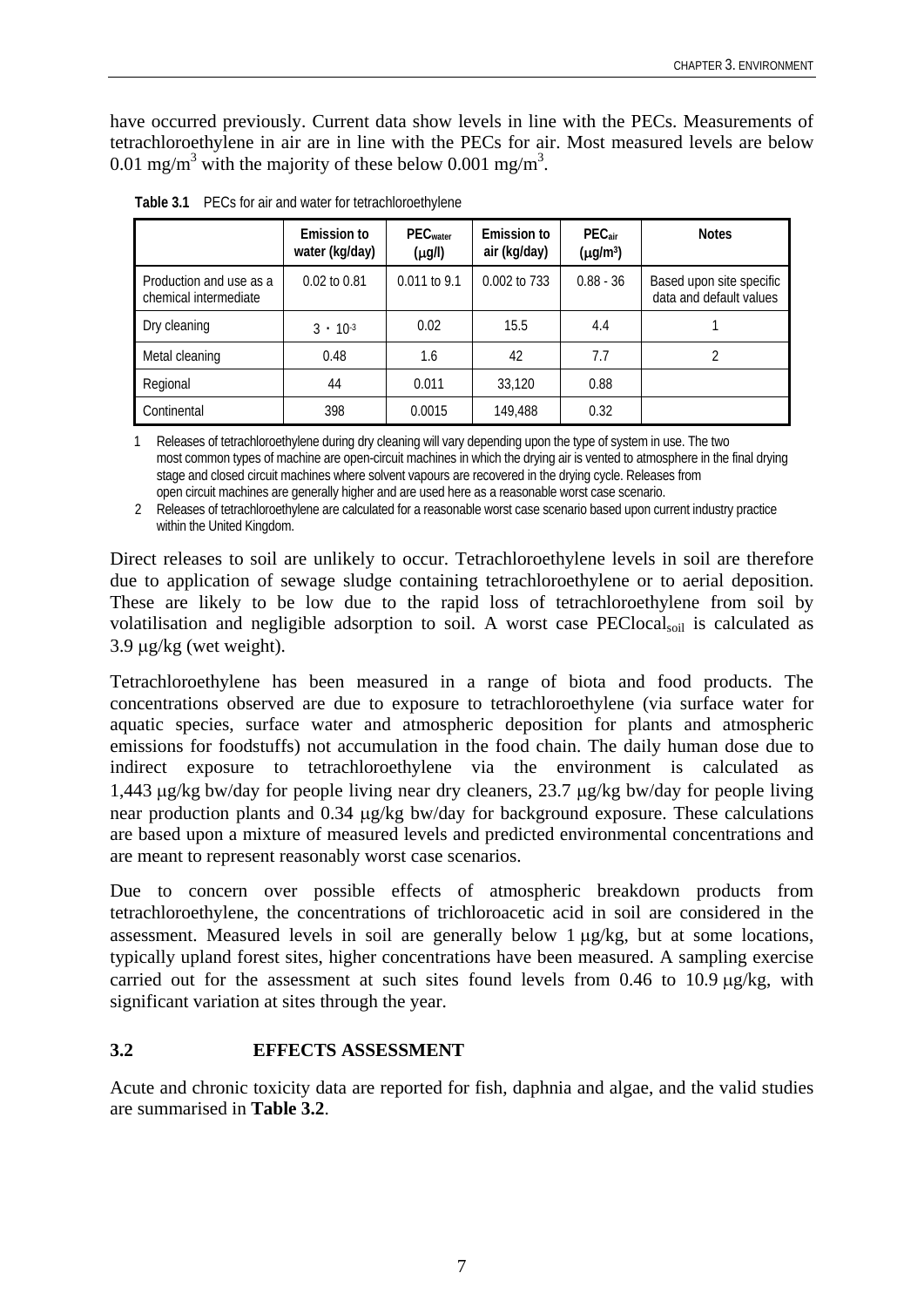| <b>Species</b>           | Parameter                                                 | Concentration (mg/l) |
|--------------------------|-----------------------------------------------------------|----------------------|
| Fish                     |                                                           |                      |
| Jordanella floridae      | 96-hour LC <sub>50</sub>                                  | 8.4                  |
|                          | 10-day NOEC (survival, larvae)                            | 1.99                 |
|                          | 28-day NOEC (survival, fry)                               | 2.34                 |
| Oncorhynchus mykiss      | 96-hour LC <sub>50</sub>                                  | 5                    |
| Invertebrates            |                                                           |                      |
| Daphnia magna            | 48-hour EC <sub>50</sub>                                  | 8.5                  |
|                          | 28-day NOEC (reproduction)                                | 0.51                 |
| Algae                    |                                                           |                      |
| Chlamydomonas reinhardii | 72-hour EC <sub>50</sub> (cell multiplication inhibition) | 3.64                 |
|                          | 72-hour EC <sub>10</sub> (cell multiplication inhibition) | 1.77                 |

<span id="page-13-0"></span>

|  |  | Table 3.2 Aquatic toxicity of tetrachloroethylene |
|--|--|---------------------------------------------------|
|--|--|---------------------------------------------------|

The most sensitive species in a chronic toxicity test is *Daphnia magna* with a 28 day NOEC based upon reproduction of 0.51 mg/l. Based upon this result and applying an assessment factor of 10 the PNEC<sub>aquatic</sub> is calculated as 51  $\mu$ g/l for tetrachloroethylene.

A PNEC micro-organisms of 11.2 mg/l is derived using a 24 hour  $IC_{50}$  of 112 mg/l for the nitrifying bacteria *Nitrosomonas sp*.

No toxicity data is available for benthic organisms, therefore the PNEC<sub>sediment</sub> is derived by a partition coefficient method from the PNEC<sub>aquatic</sub>. The PNEC<sub>sediment</sub> is calculated as 318 μg/kg wet weight.

Short term and long term toxicity studies on terrestrial invertebrates, plant and soil dwelling bacteria are reported. A PNEC<sub>terrestrial</sub> is calculated from these studies. The lowest long term toxicity test reported is a bacterial NOEC of  $\leq 0.1$  mg/kg (wet weight) for nitrification in a loam soil. Based upon this result and applying an assessment factor of 10 the  $PNEC<sub>terrestrial</sub>$  is calculated as 0.01 mg/kg wet weight. For comparison, the equilibrium partitioning method gives a PNEC of 0.24 mg/kg wet weight.

The effects of tetrachloroethylene on plants exposed through the air have been studied. Twelve plant species were exposed in open top chambers, with exposure over a growing season. The species were selected to represent the range of European flora, and included crops (bean, wheat and kale), trees (spruce, pine and beech), wild species and mosses. Effects of some kind were seen in ten of the species used, with the bean (*Phaseolus vulgaris*) the species affected at the lowest concentration. Seasonal effects were noted, in that both bean plants and clover were affected by exposures during the spring but showed no effects in similar exposures during the summer. A number of approaches were used to determine a PNEC from the results of the study, with the value selected being 8.2  $\mu$ g/m<sup>3</sup>.

Due to concern over the possible effects of the atmospheric breakdown products of tetrachloroethylene on the environment, toxicity of trichloroacetic acid is also considered in this assessment. The effects of trichloroacetic acid on aquatic organisms are considered in the OECD SIAR on trichloroacetic acid and used to derive  $PNEC_{\text{aquatic}}$  of 0.17  $\mu$ g/l. The PNEC for trichloroacetic acid for terrestrial organisms is derived, from data given in the SIAR on trichloroacetic acid, as 2.4 μg/kg dry weight.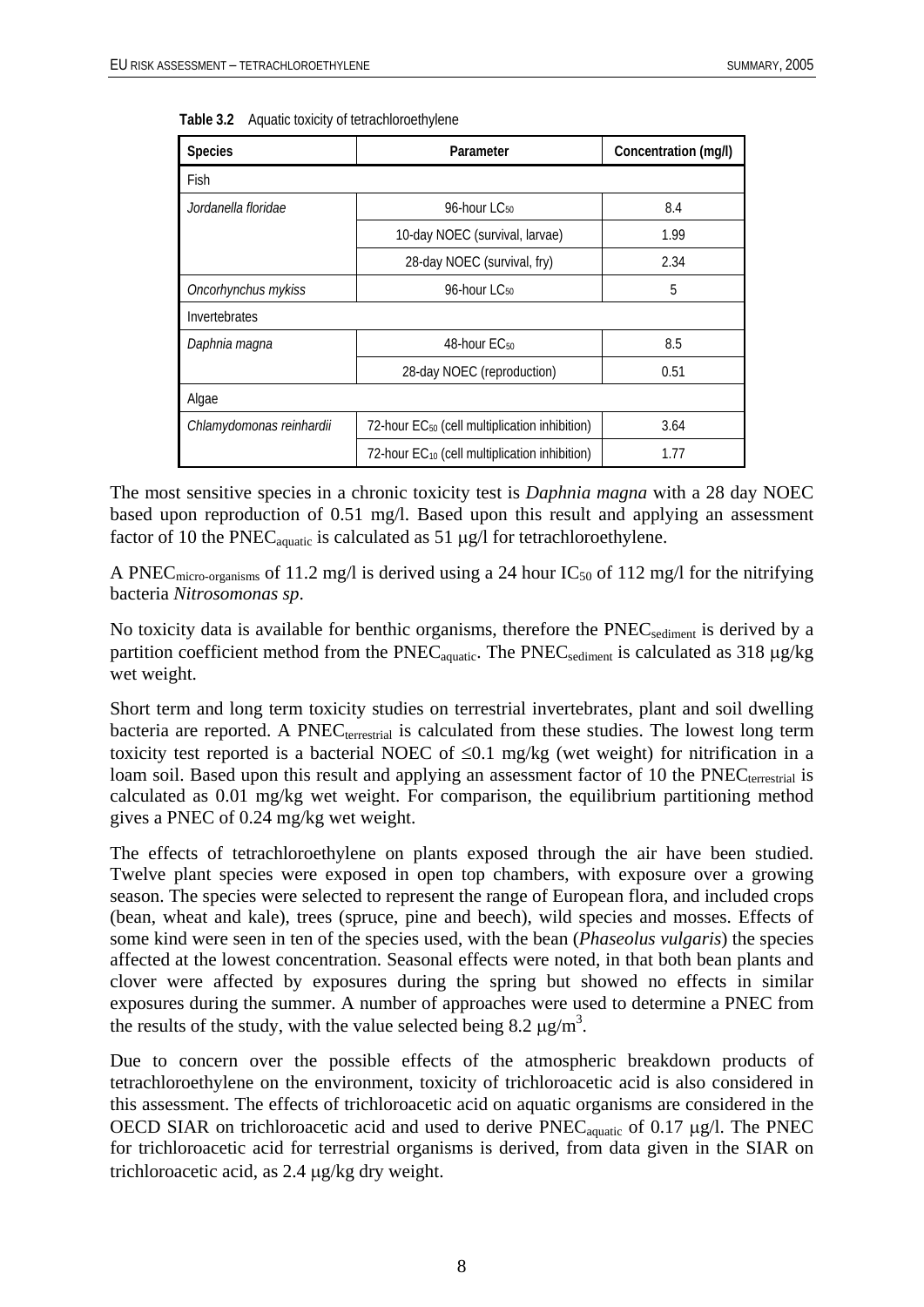## <span id="page-14-0"></span>**3.3 RISK CHARACTERISATION**

#### **3.3.1 Aquatic compartment (incl. sediment)**

A comparison of the PNEC<sub>aquatic</sub>, PNEC<sub>sediment</sub> and PNEC<sub>microorganisms</sub> for tetrachloroethylene with the PECs in water, sediment and waste water treatment plants respectively gives rise to PEC/PNEC all below 1 (see **Table 3.3**). The same is true for measured levels in water, sediment and waste water treatment plants.

| Activity                             | Water   | Soil    | Air  |
|--------------------------------------|---------|---------|------|
| Production/use as an<br>intermediate | 0.18    | 0.39    | 4.4  |
| Dry cleaning                         | < 0.001 | 0.006   | 0.54 |
| Metal cleaning                       | 0.03    | 0.25    | 0.94 |
| Regional                             | < 0.001 | < 0.001 | 0.11 |

**Table 3.3** PEC/PNEC ratios for tetrachloroethylene

A comparison of the PNECaquatic for trichloroacetic acid with the measured concentrations of trichloroacetic acid in surface water and predicted concentrations, due to the atmospheric breakdown of tetrachloroethylene and subsequent rainout of trichloroacetic acid, gives rise to PEC/PNEC ratios less than 1. **Conclusion (ii)**.

#### **3.3.2 Terrestrial compartment**

A comparison of the PNEC<sub>terrestrial</sub> for tetrachloroethylene with the PECs and measured levels of tetrachloroethylene in soil gives rise to PEC/PNEC ratios less than 1. The PNEC for trichloroacetic acid for terrestrial organisms is given as 2.4 μg/kg dry weight. When this is compared to measured TCA levels in soils from a small number of sites a risk is identified for certain regions (e.g. the Black Forest in Germany). Detailed studies on the levels of TCA in soils and on possible sources have been carried out for the assessment. Based on these, it appears that TCA from the breakdown of tetrachloroethylene in the atmosphere is not by itself responsible for the higher levels found in soil. These appear to be due to a combination of deposited TCA and natural formation in soil. **Conclusion (ii)**.

This applies to risks from the direct effects of tetrachloroethylene itself and for trichloroacetic acid formed through the degradation of tetrachloroethylene in air.

#### **3.3.3 Atmosphere**

Tetrachloroethylene reacts in the atmosphere to form potentially harmful species. The risks of trichloroacetic acid formed by this route are considered for aquatic and terrestrial species, as this is where the effect is observed.

Tetrachloroethylene is not thought to contribute significantly to tropospheric ozone formation. Its potential as an ozone depletor in the stratosphere is thought to be significantly less than other ozone depleting chemicals.

Tetrachloroethylene has been shown to have effects on plants through exposure via air. This was discussed in Section 3.1.2; a PNEC of 8.2  $\mu$ g/m<sup>3</sup> was derived.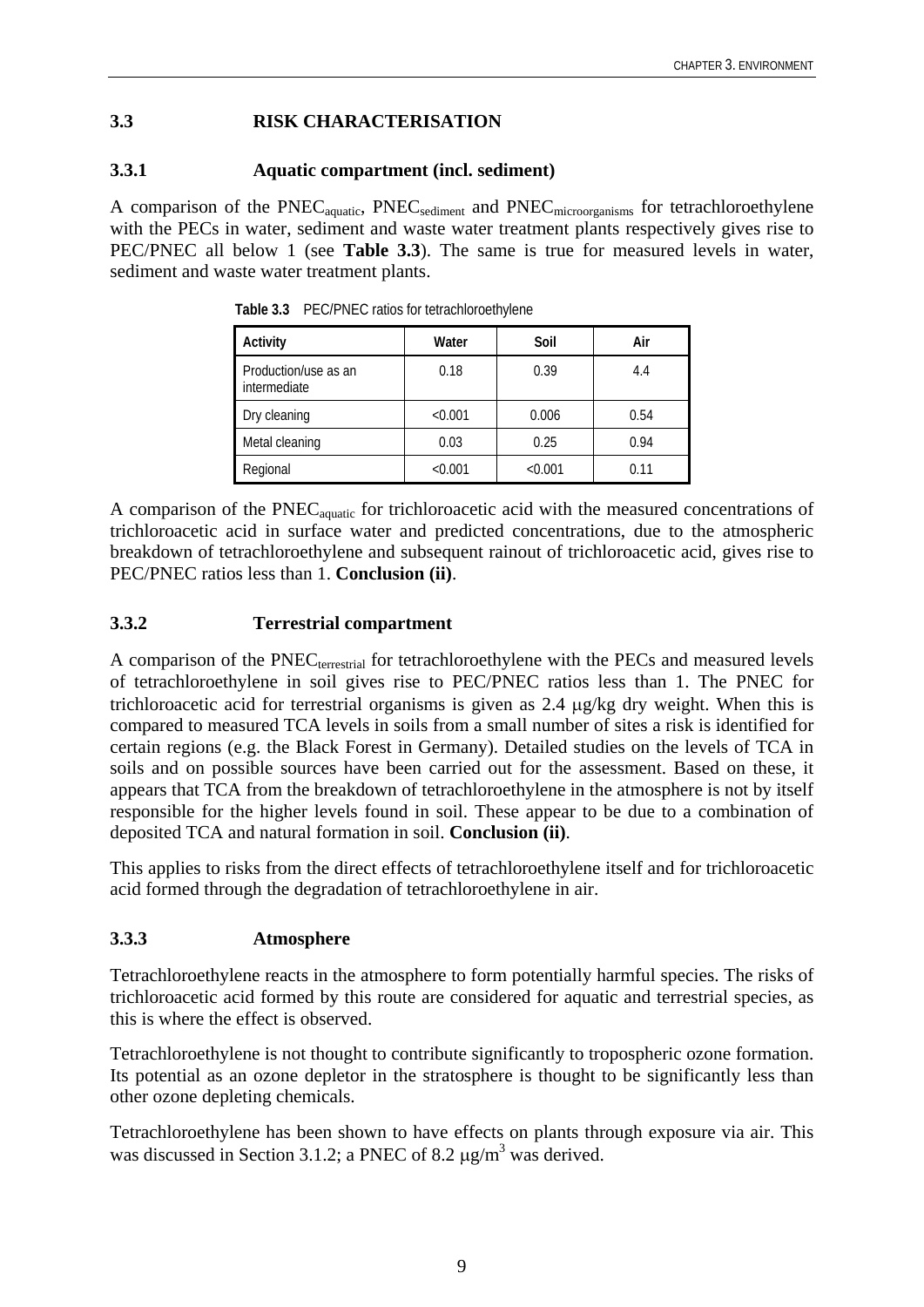<span id="page-15-0"></span>This experimental result can be compared with calculated and measured levels in the environment. The selected values were described in Section 3.1.1 and the ratios are presented in **Table 3.2**. The highest concentration, measured for a production and processing site, is 36  $\mu$ g/m<sup>3</sup>, which gives a PEC/PNEC ratio of 4.4. The calculated values for other production sites, for dry cleaning, for metal cleaning, and for the regional background all give ratios less than 1. **Conclusion (ii)**.

This conclusion applies to the risk of harm to plants from the use of tetrachloroethylene in dry cleaning and metal cleaning.

### **Conclusion (iii)**

This conclusion applies to the risk of harm to plants from air emissions of tetrachloroethylene from sites producing and processing tetrachloroethylene as an intermediate. It should be noted that only one of the sites considered in the assessment gives rise to a ratio greater than 1, but this is based on measured concentrations.

### **3.3.4 Secondary poisoning**

Tetrachloroethylene has a low potential for bioaccumulation in aquatic species. The data also indicates that it has a low potential to biomagnify. The concentrations observed in biota and food arise have occurred due to direct exposure to tetrachloroethylene. **Conclusion (ii)**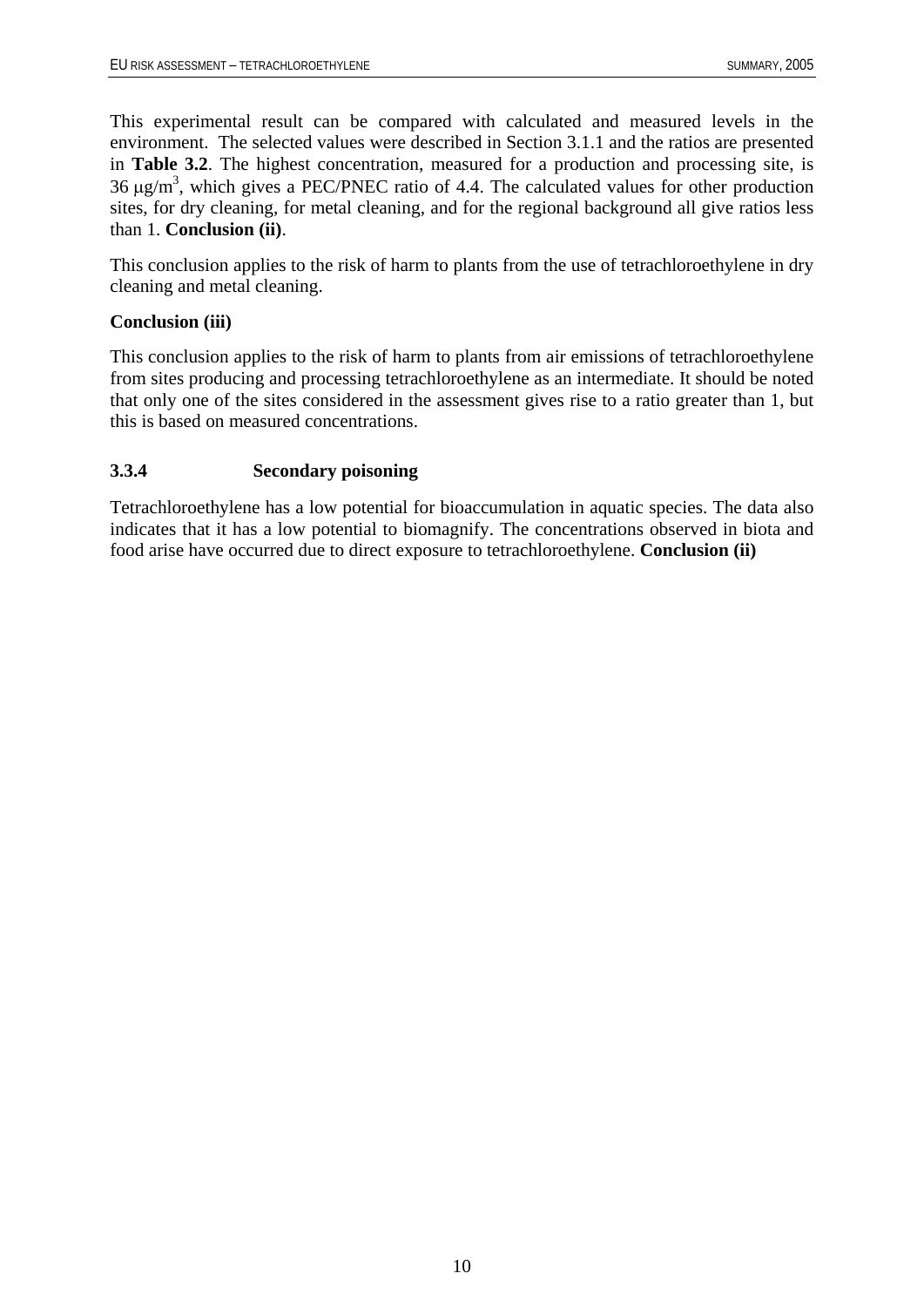# <span id="page-16-0"></span>**HUMAN HEALTH**

(will be added later)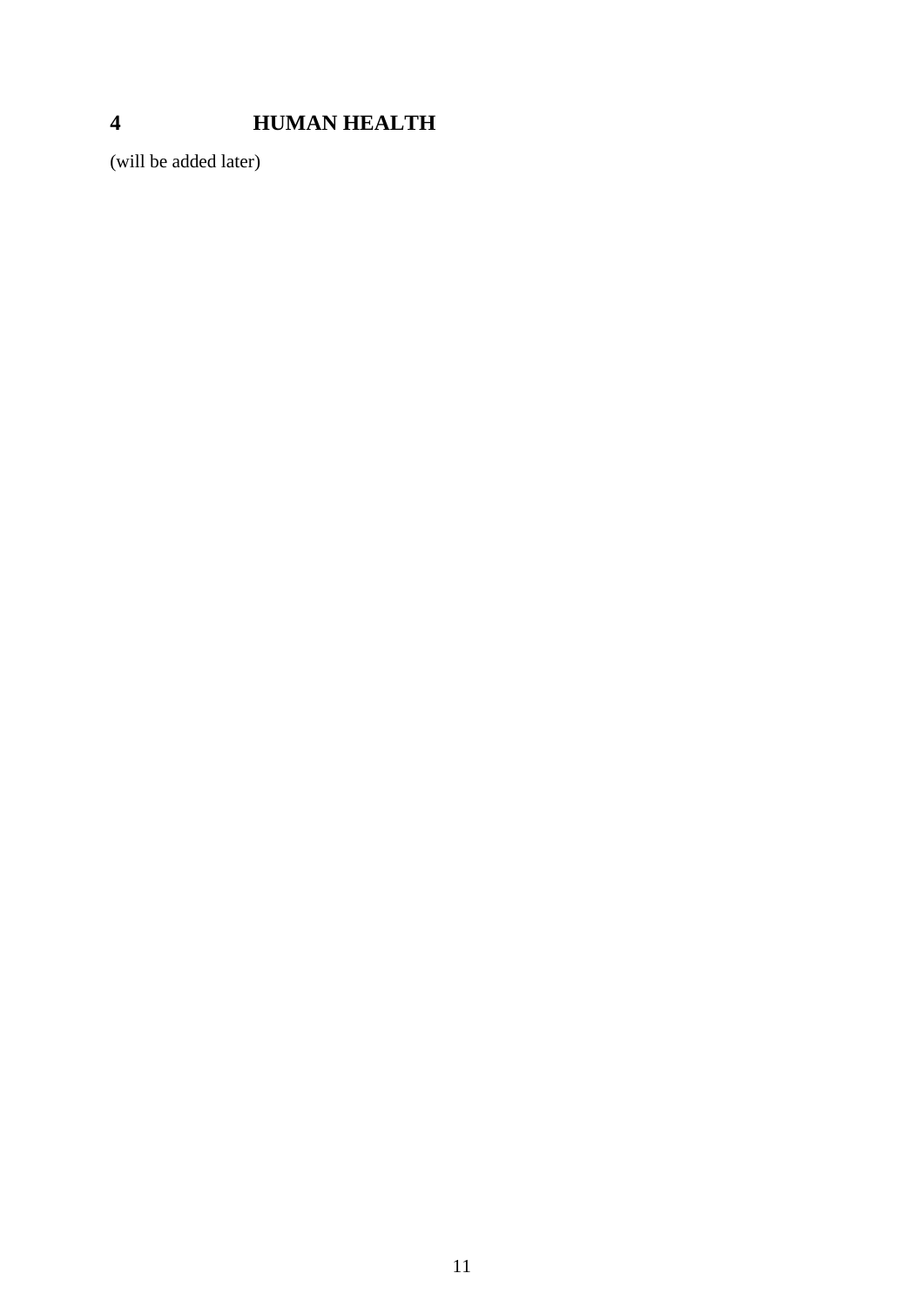# <span id="page-17-0"></span>**5 RESULTS**

#### **5.1 INTRODUCTION**

Tetrachloroethylene is made by six companies within the EU, with an estimated production tonnage of 164,000 tonnes in 1994. Of this, 78,000 tonnes were sold within the EU, for use mainly in dry cleaning and metal cleaning. Exports amounted to 56,000 tonnes and 30,000 tonnes used as an intermediate.

#### **5.2 ENVIRONMENT**

The environmental risk characterisation considers the production of tetrachloroethylene and its use as an intermediate, in dry cleaning and in metal cleaning. It also considers the potential formation and effects of a breakdown product, trichloroacetic acid.

For the aquatic compartment the PEC/PNEC ratios are less than one for all of the life cycle steps considered for water and sediment. The ratios for waste water treatment plants are also less than one. For trichloroacetic acid, the concentrations in surface waters are expected to be less than the PNEC.

For the terrestrial compartment, the PEC/PNEC ratios are less than one for trichloroethylene exposure in soil through sewage sludge application or aerial deposition. The measured concentrations of trichloroacetic acid in soil at a small number of sites are higher than the PNEC estimated for trichloroacetic acid, but the evidence indicates that these are due to the combination of natural production of TCA in soil with that deposited from the air and that deposition alone does not lead to levels above the PNEC.

For the atmospheric compartment a PNEC has been derived for the effects of tetrachloroethylene on plants. This indicates possible effects on plants from emission to air from one site producing tetrachloroethylene and using it as an intermediate. Dry cleaning and metal cleaning give rise to concentrations below the PNEC.

Overall results of the environmental risk assessment

**Conclusion (ii)** There is at present no need for further information and/or testing and no need for risk reduction measures beyond those which are being applied already.

This conclusion applies to the aquatic compartment (including sediment), to waste water treatment plants, and to the terrestrial environment for all stages in the production and use of tetrachloroethylene; to the air compartment for dry cleaning and metal cleaning; and to all compartments for trichloroacetic acid produced by the photodegradation of tetrachloroethylene.

**Conclusion (iii)** There is a need for limiting the risks: risk reduction measures which are already being applied shall be taken into account.

This conclusion applies to the risk of harm to plants from air emissions of tetrachloroethylene from sites producing and processing tetrachloroethylene as an intermediate. Based on sitespecific data the conclusion relates to one site.